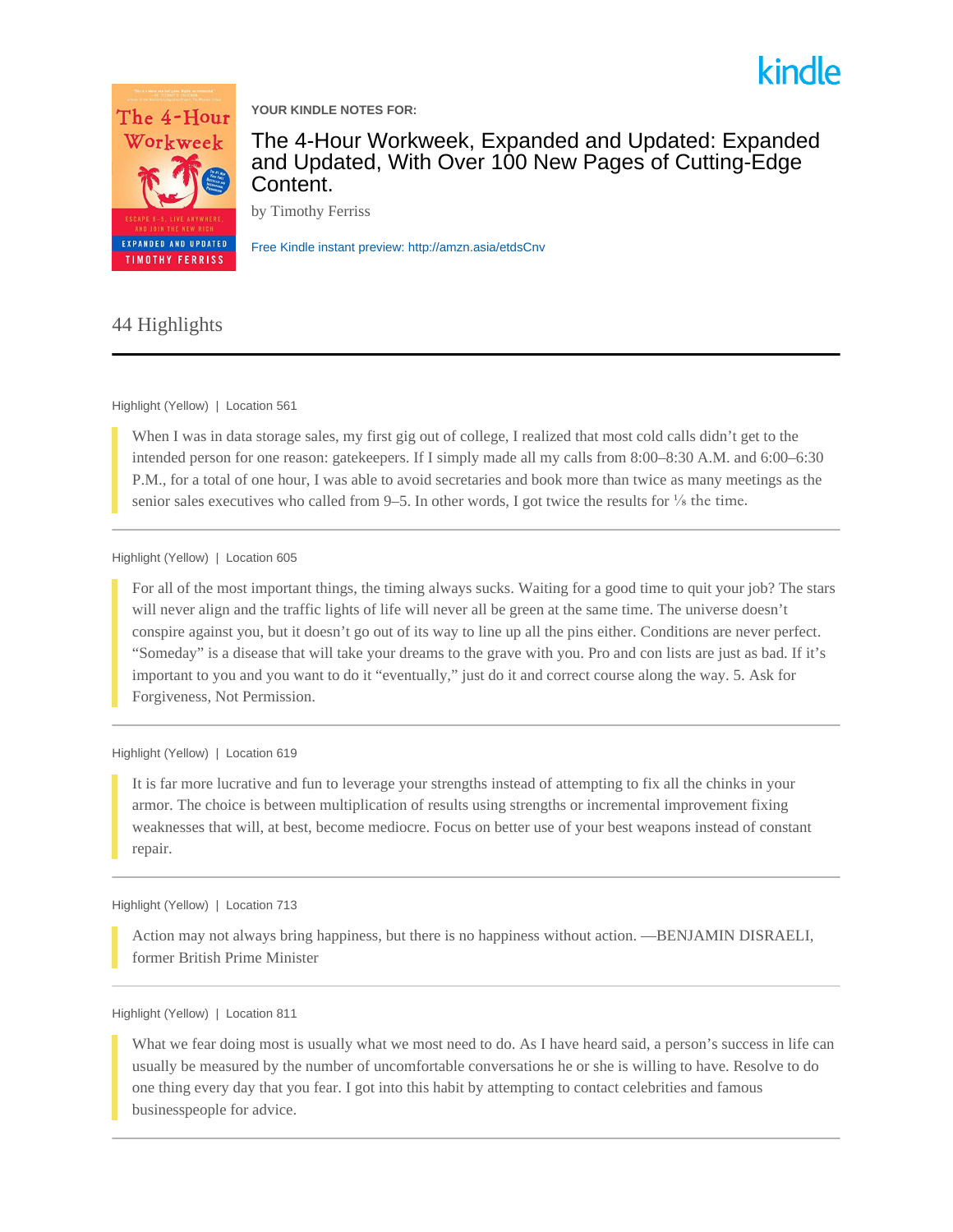#### Highlight (Yellow) | Location 829

"Would you tell me, please, which way I ought to go from here?" "That depends a good deal on where you want to get to," said the Cat. "I don't much care where …" said Alice. "Then it doesn't matter which way you go," said the Cat.

## Highlight (Yellow) | Location 859

It's lonely at the top. Ninety-nine percent of people in the world are convinced they are incapable of achieving great things, so they aim for the mediocre. The level of competition is thus fiercest for "realistic" goals, paradoxically making them the most time- and energy-consuming. It is easier to raise \$1,000,000 than it is \$100,000. It is easier to pick up the one perfect 10 in the bar than the five 8s. If you are insecure, guess what? The rest of the world is, too. Do not overestimate the competition and underestimate yourself. You are better than you think.

#### Highlight (Yellow) | Location 883

Excitement is the more practical synonym for happiness, and it is precisely what you should strive to chase. It is the cure-all. When people suggest you follow your "passion" or your "bliss," I propose that they are, in fact, referring to the same singular concept: excitement. This brings us full circle. The question you should be asking isn't, "What do I want?" or "What are my goals?" but "What would excite me?"

## Highlight (Yellow) | Location 956

My maxim comes from Samuel Beckett, a personal hero of mine: 'Ever tried. Ever failed. No matter. Try again. Fail again. Fail better.' You won't believe what you can accomplish by attempting the impossible with the courage to repeatedly fail better."

#### Highlight (Yellow) | Location 962

Ferriss is proud of the effort students have put into his contest. "Most people can do absolutely awe-inspiring things," he said. "Sometimes they just need a little nudge."

## Highlight (Yellow) | Location 1029

I'm not a big believer in long-term planning and far-off goals. In fact, I generally set 3-month and 6-month dreamlines. The variables change too much and in-the-future distance becomes an excuse for postponing action.

## Highlight (Yellow) | Location 1070

It is vain to do with more what can be done with less. —WILLIAM OF OCCAM (1300–1350), originator of "Occam's Razor"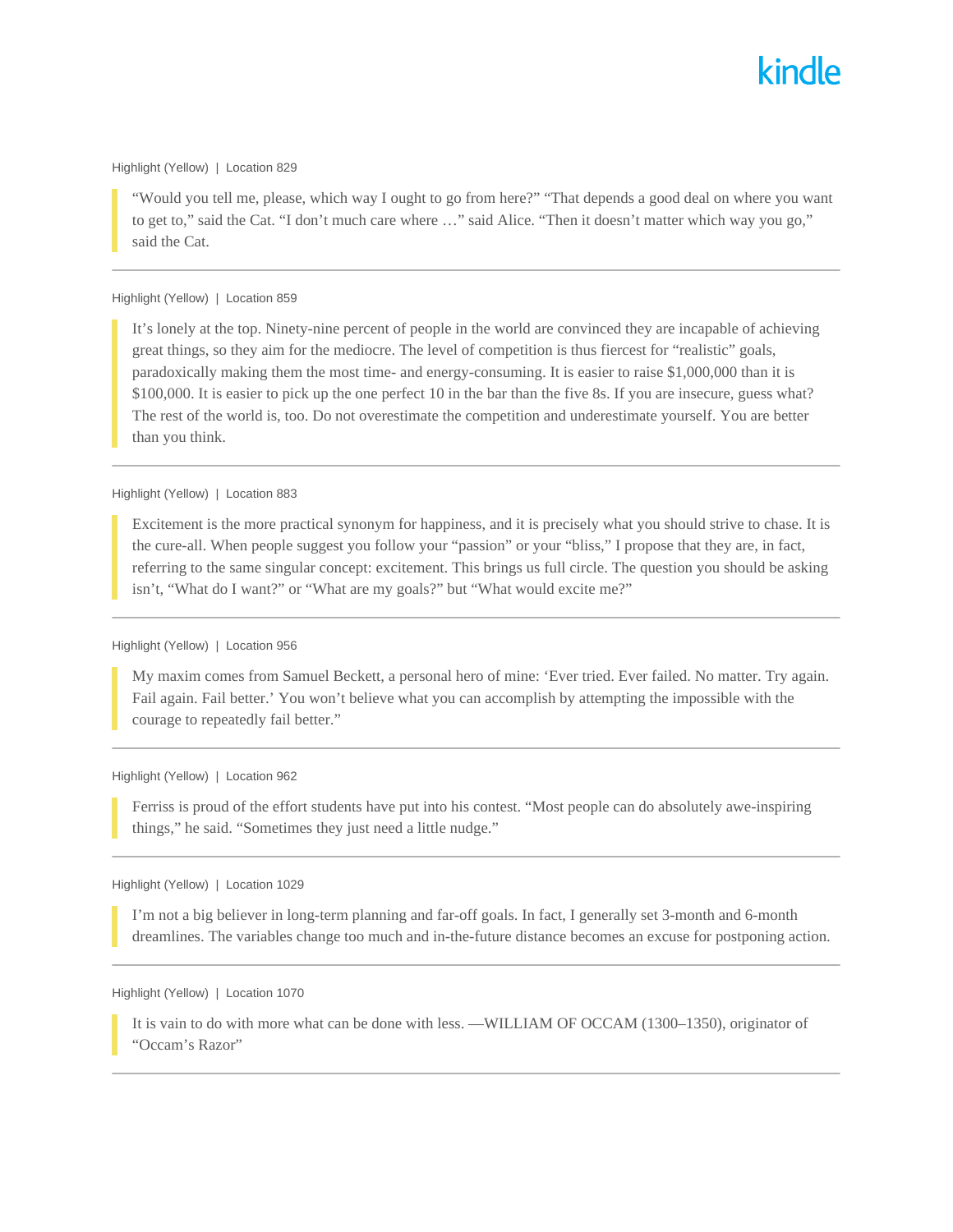#### Highlight (Yellow) | Location 1104

would consider the best door-to-door salesperson efficient—that is, refined and excellent at selling door-to-door without wasting time—but utterly ineffective. He or she would sell more using a better vehicle such as e-mail or direct mail. This is also true for the person who checks e-mail 30 times per day and develops an elaborate system of folder rules and sophisticated techniques for ensuring that each of those 30 brain farts moves as quickly as possible. I was a specialist at such professional wheel-spinning. It is efficient on some perverse level, but far from effective.

## Highlight (Yellow) | Location 1109

Here are two truisms to keep in mind: 1. Doing something unimportant well does not make it important. 2. Requiring a lot of time does not make a task important.

#### Highlight (Yellow) | Location 1125

Pareto's Law can be summarized as follows: 80% of the outputs result from 20% of the inputs. Alternative ways to phrase this, depending on the context, include: 80% of the consequences flow from 20% of the causes. 80% of the results come from 20% of the effort and time. 80% of company profits come from 20% of the products and customers. 80% of all stock market gains are realized by 20% of the investors and 20% of an individual portfolio.

## Highlight (Yellow) | Location 1135

The next morning, I began a dissection of my business and personal life through the lenses of two questions: 1. Which 20% of sources are causing 80% of my problems and unhappiness? 2. Which 20% of sources are resulting in 80% of my desired outcomes and happiness?

#### Highlight (Yellow) | Location 1173

Make no mistake, maximum income from minimal necessary effort (including minimum number of customers) is the primary goal.

## Highlight (Yellow) | Location 1206

You don't need 8 hours per day to become a legitimate millionaire—let alone have the means to live like one. Eight hours per week is often excessive, but I don't expect all of you to believe me just yet. I know you probably feel as I did for a long time: There just aren't enough hours in the day. But let's consider a few things we can probably agree on. Since we have 8 hours to fill, we fill 8 hours. If we had 15, we would fill 15. If we have an emergency and need to suddenly leave work in 2 hours but have pending deadlines, we miraculously complete those assignments in 2 hours.

#### Highlight (Yellow) | Location 1221

Parkinson's Law dictates that a task will swell in (perceived) importance and complexity in relation to the time allotted for its completion. It is the magic of the imminent deadline.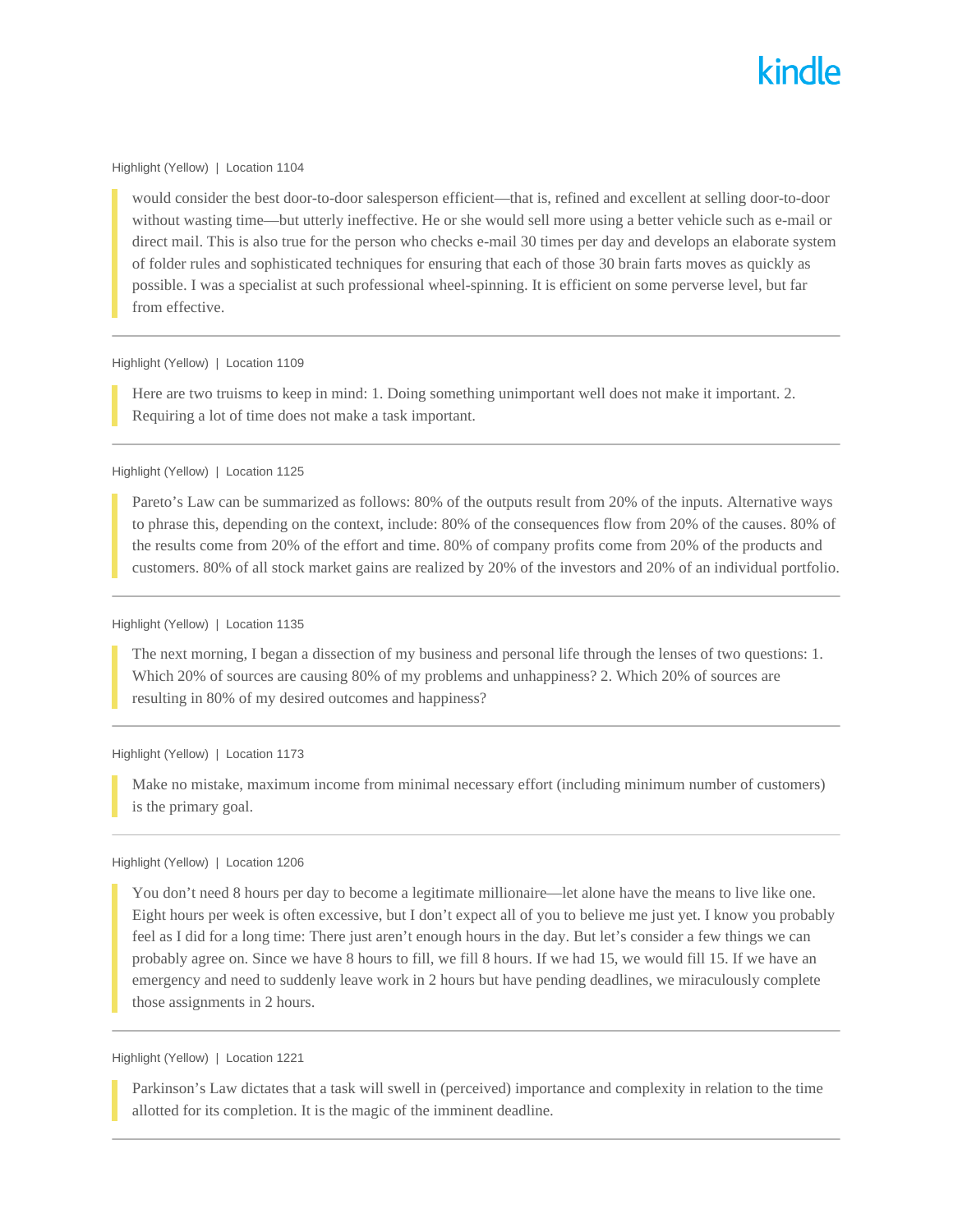#### Highlight (Yellow) | Location 1226

There are two synergistic approaches for increasing productivity that are inversions of each other: 1. Limit tasks to the important to shorten work time (80/20). 2. Shorten work time to limit tasks to the important (Parkinson's Law). The best solution is to use both together: Identify the few critical tasks that contribute most to income and schedule them with very short and clear deadlines.

## Highlight (Yellow) | Location 1258

At least three times per day at scheduled times, he had to ask himself the following question: Am I being productive or just active? Charney captured the essence of this with less-abstract wording: Am I inventing things to do to avoid the important? He eliminated all of the activities he used as crutches and began to focus on demonstrating results instead of showing dedication. Dedication is often just meaningless work in disguise. Be ruthless and cut the fat.

#### Highlight (Yellow) | Location 1268

The key to having more time is doing less, and there are two paths to getting there, both of which should be used together: (1) Define a to-do list and (2) define a not-to-do list. In general terms, there are but two questions:

#### Highlight (Yellow) | Location 1508

Learn to be difficult when it counts. In school as in life, having a reputation for being assertive will help you receive preferential treatment without having to beg or fight for it every time.

## Highlight (Yellow) | Location 1991

Nobody can give you freedom. Nobody can give you equality or justice or anything. If you're a man, you take it. —MALCOLM X, Malcolm X Speaks

## Highlight (Yellow) | Location 2167

don't like being dependent on one person, and I don't recommend it in the least. In the world of high technology, this type of dependency would be referred to as a "single point of failure"—one fragile item upon which all else depends. In the world of IT,15 the term "redundancy" is used as a selling point for systems that continue to function if there is a malfunction or mechanical failure in any given part. In the context of VAs, redundancy entails having fallback support. I recommend that you hire a VA firm or VAs with backup teams instead of sole operators. Examples abound, of course, of people who have had a single assistant for decades without incident, but I suggest that this is the exception rather than the rule. Better safe than sorry.

## Highlight (Yellow) | Location 2433

Our goal is simple: to create an automated vehicle for generating cash without consuming time. That's it.22 I will call this vehicle a "muse" whenever possible to separate it from the ambiguous term "business," which can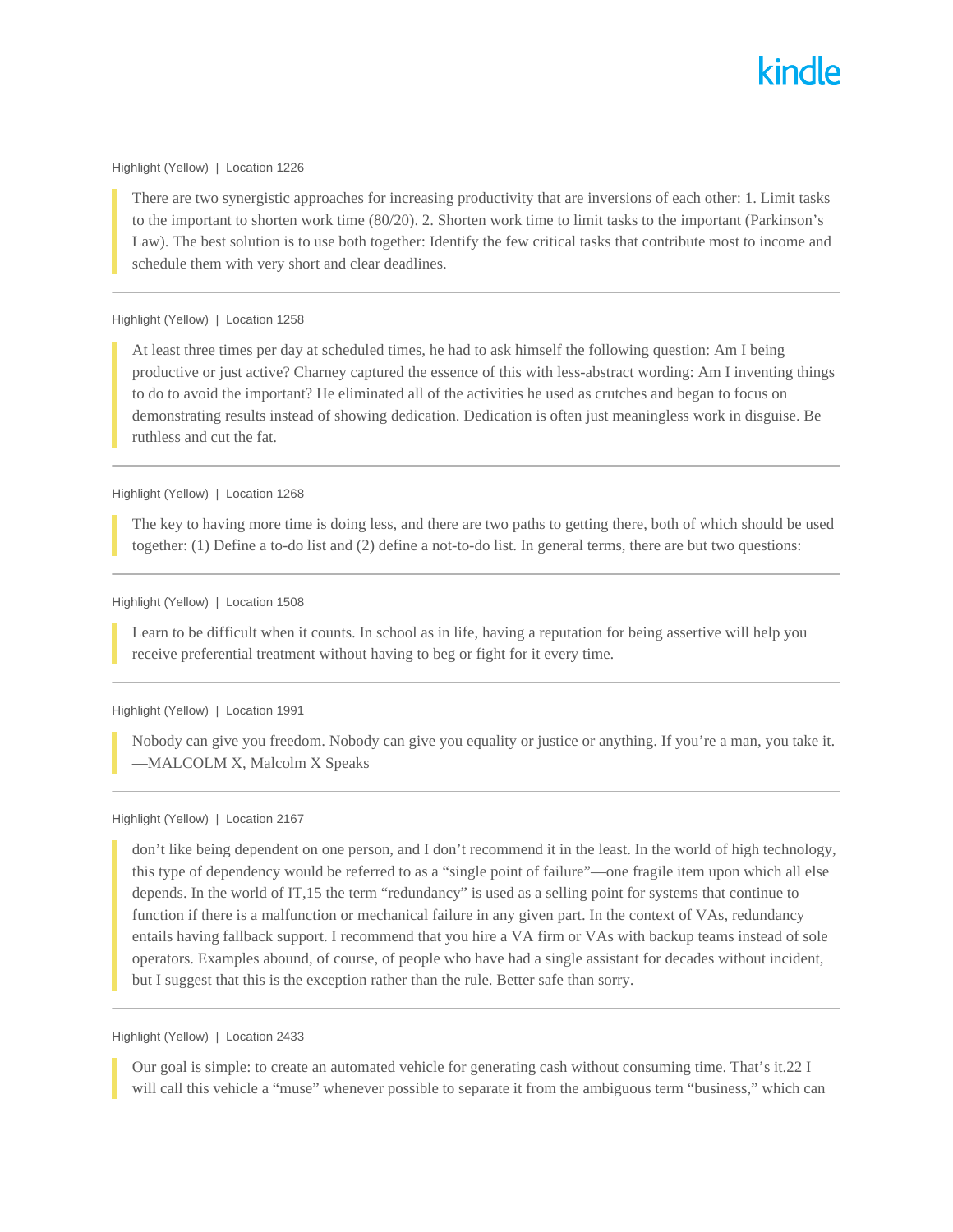

refer to a lemonade stand or a Fortune 10 oil conglomerate—our objective is more limited and thus requires a more precise label. So first things first: cash flow and time. With these two currencies, all other things are possible. Without them, nothing is possible.

#### Highlight (Yellow) | Location 2483

When I was younger ... I [didn't] want to be pigeonholed ... Basically, now you want to be pigeonholed. It's your niche. —JOAN CHEN, actress; appeared in The Last Emperor and Twin Peaks

Highlight (Yellow) | Location 2486

Creating demand is hard. Filling demand is much easier. Don't create a product, then seek someone to sell it to. Find a market—define your customers—then find or develop a product for them.

#### Highlight (Yellow) | Location 2546

have found that a price range of \$50–200 per sale provides the most profit for the least customer service hassle. Price high and then justify.

#### Highlight (Yellow) | Location 2551

Contact contract manufacturers who specialize in the type of products you're considering: http:// www.thomasnet.com/. Call a related manufacturer (e.g., toilet bowls) if you need a referral to a related manufacturer you cannot find (e.g., toilet cleaning solutions).

#### Highlight (Yellow) | Location 2579

Some of the world's best-known brands and products have been borrowed from someone or somewhere else. The basis for the energy drink Red Bull came from a tonic in Thailand, and the Smurfs were brought from Belgium. Pokémon came from the land of Honda. The band KISS made millions in record and concert sales, but the real profit has been in licensing—granting others the right to produce hundreds of products with their name and image in exchange for a percentage of sales.

## Highlight (Yellow) | Location 2634

The degree to which you personally need expert status also depends on how you obtain your content. There are three main options. 1. Create the content yourself, often via paraphrasing and combining points from several books on a topic. 2. Repurpose content that is in the public domain and not subject to copyright protection, such as government documents and material that predates modern copyright law. 3. License content or compensate an expert to help create content. Fees can be one-time and paid up front or royalty-based (5–10% of net revenue, for example).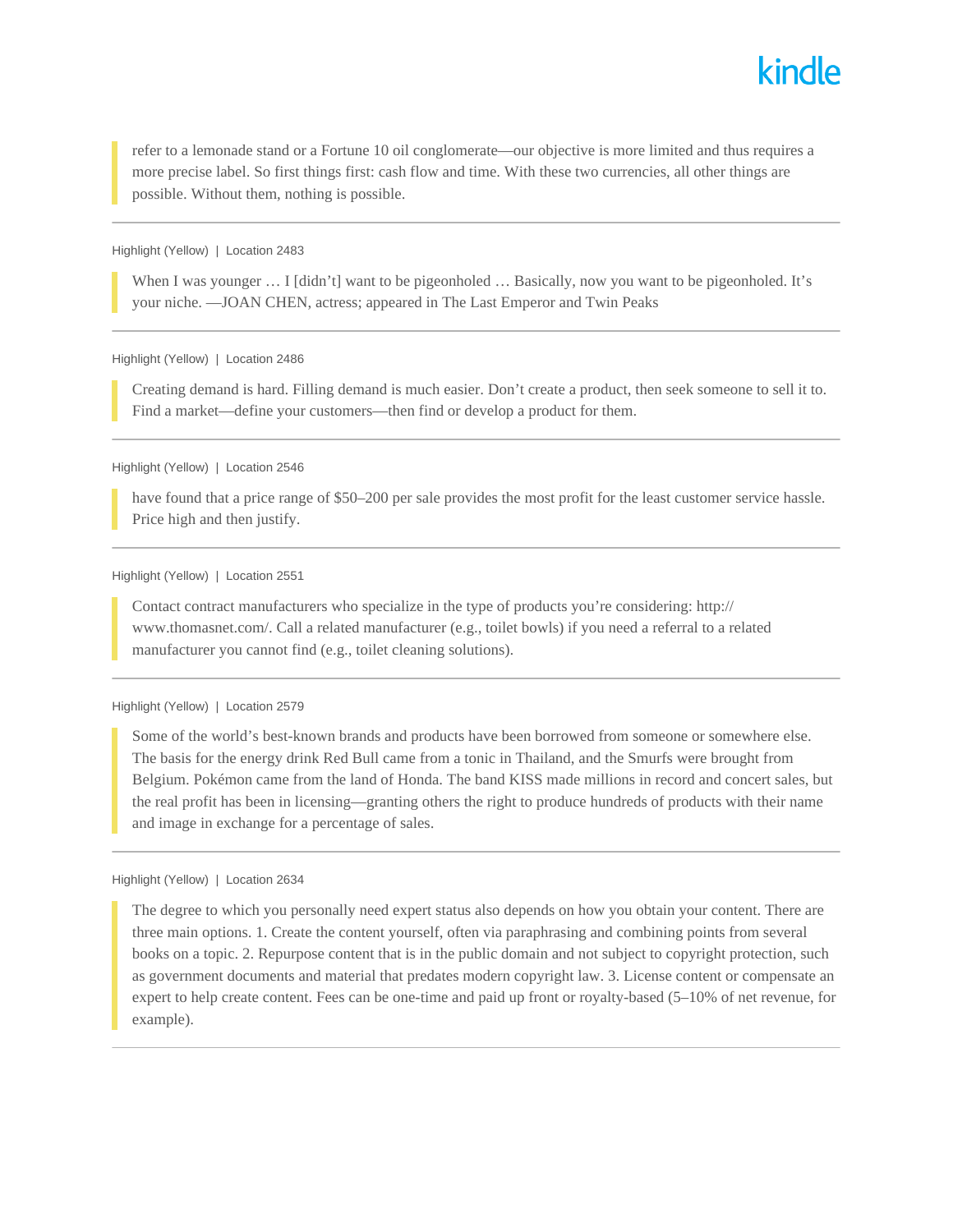## Highlight (Yellow) | Location 2683

Join ProfNet, which is a service that journalists use to find experts to quote for articles. Getting PR is simple if you stop shouting and start listening. Use steps 1, 3, and 4 to demonstrate credibility and online research to respond to journalist queries. Done properly, this will get you featured in media ranging from small local publications to the New York Times and ABC News.

## Highlight (Yellow) | Location 2696

Find Yoda (3 Days) Call at least one potential superstar mentor per day for three days. E-mail only after attempting a phone call. I recommend calling before 8:30 A.M. or after 6:00 P.M. to reduce run-ins with secretaries and other gatekeepers. Have a single question in mind, one that you have researched but have been unable to answer yourself. Shoot for "A" players—CEOs, ultrasuccessful entrepreneurs, famous authors, etc. and don't aim low to make it less frightening.

## Highlight (Yellow) | Location 3633

By working faithfully eight hours a day, you may eventually get to be a boss and work twelve hours a day. — ROBERT FROST, American poet and winner of four Pulitzer Prizes

#### Highlight (Yellow) | Location 3785

you had a heart attack, and assuming your boss were sympathetic, how could you work remotely for four weeks? If you hit a brick wall with a task that doesn't seem remote-compatible or if you predict resistance from your boss, ask the following: What are you accomplishing with this task—what is the purpose? If you had to find other ways to accomplish the same—if your life depended on it—how would you do it? Remote conferencing? Video conferencing? GoToMeeting, GoToMyPC, DimDim.com (Mac), or related services? Why would your boss resist remote work? What is the immediate negative effect it would have on the company and what could you do to prevent or minimize

## Highlight (Yellow) | Location 3821

LIFESTYLE DESIGN IN ACTION Consider trying Earth Class Mail, a service that you can reroute all your mail to, at which point they scan and e-mail you everything that comes in, giving you the option of recycling/ shredding junk, getting a scan of the contents, or having specific items forwarded to you or someone you designate.

## Highlight (Yellow) | Location 4983

met with my Japanese publisher, Seishisha, and had media interviews in Tokyo, where the 4HWW is now #1 in several of the largest chains. I took a complete 10-day media fast and felt like I'd had a two-year vacation from computers. I attended the Tokyo International Film Festival and hung out with one of my heroes, the producer of the Planet Earth television series.